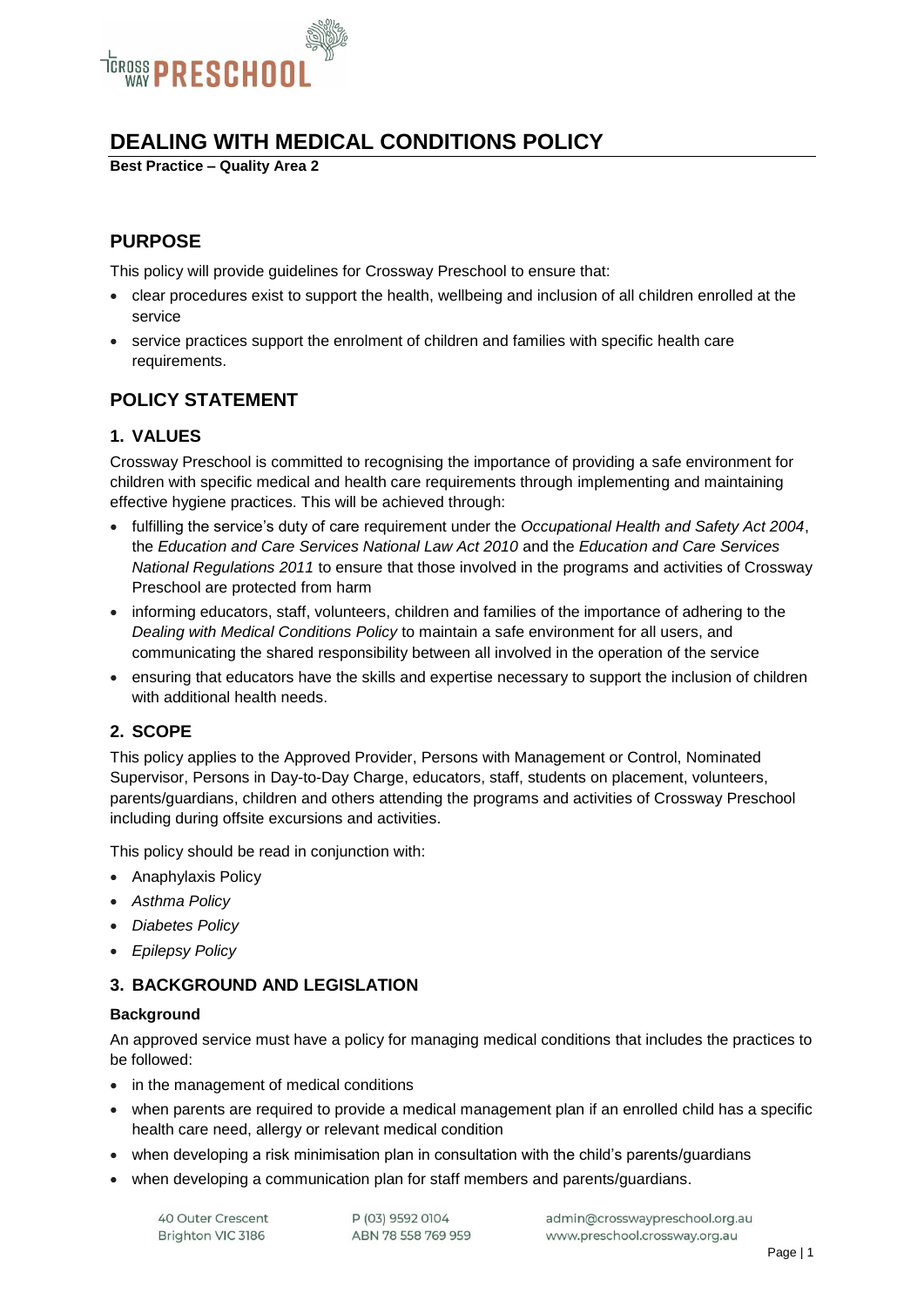## <sup>TEROSS</sup> PRESCHOO

Staff members and volunteers must be informed about the practices to be followed. If a child enrolled at the service has a specific health care need, allergy or other relevant medical condition, parents/guardians must be provided with a copy of this and other relevant policies.

Medication and medical procedures can only be administered to a child:

- with written authorisation from the parent/guardian or a person named in the child's enrolment record as authorised to consent to administration of medication (Regulation 92(3)(b))
- with two adults in attendance, one of whom must be an educator. One adult will be responsible for the administration and the other adult will witness the procedure
- if the medication is in its original container bearing the child's name, dose and frequency of administration.

Refer to the *Administration of Medication Policy* for more information.

Staff may need additional information from a medical practitioner where the child requires:

- multiple medications simultaneously
- a specific medical procedure to be followed.

If a child with a chronic illness or medical condition that requires invasive clinical procedures or support is accepted by the service, it is vital that prior arrangements are negotiated with the parent/guardian, authorised nominees or appropriate health care workers to prepare for the event that the child will require a procedure while in attendance at the service. Parents/guardians and the service should liaise with either the child's medical practitioner or other appropriate service providers to establish such an arrangement. Arrangements must be formalised following enrolment and prior to the child commencing at the service.

#### *Self-administration by a child over preschool age*

Services who provide education and care to a child over preschool age (as defined in the *Education and Care Services National Regulations 2011*) may allow a child over preschool age to self-administer medication. The Approved Provider must consider their duty of care when determining under what circumstances such permission would be granted:

- Where a child over preschool age can self-administer medication/medical procedures, written permission must be provided by the child's parent/guardian.
- Parents/guardians will provide written details of the medical information and administration protocols from the child's medical/specialist medical practitioner(s).
- The self-administration of medication or medical procedures by children over preschool age will be undertaken only under the supervision of a staff member with current approved first aid qualifications.

#### **Legislation and standards**

Relevant legislation and standards include but are not limited to:

- *Education and Care Services National Law Act 2010*: Section 173
- *Education and Care Services National Regulations 2011*: Regulations 90, 91, 96
- *Health Records Act 2001* (Vic)
- *National Quality Standard*, Quality Area 2: Children's Health and Safety
- *National Quality Standard*, Quality Area 7: Governance and Leadership
- *Occupational Health and Safety Act 2004* (Vic)
- *Public Health and Wellbeing Act 2008* (Vic)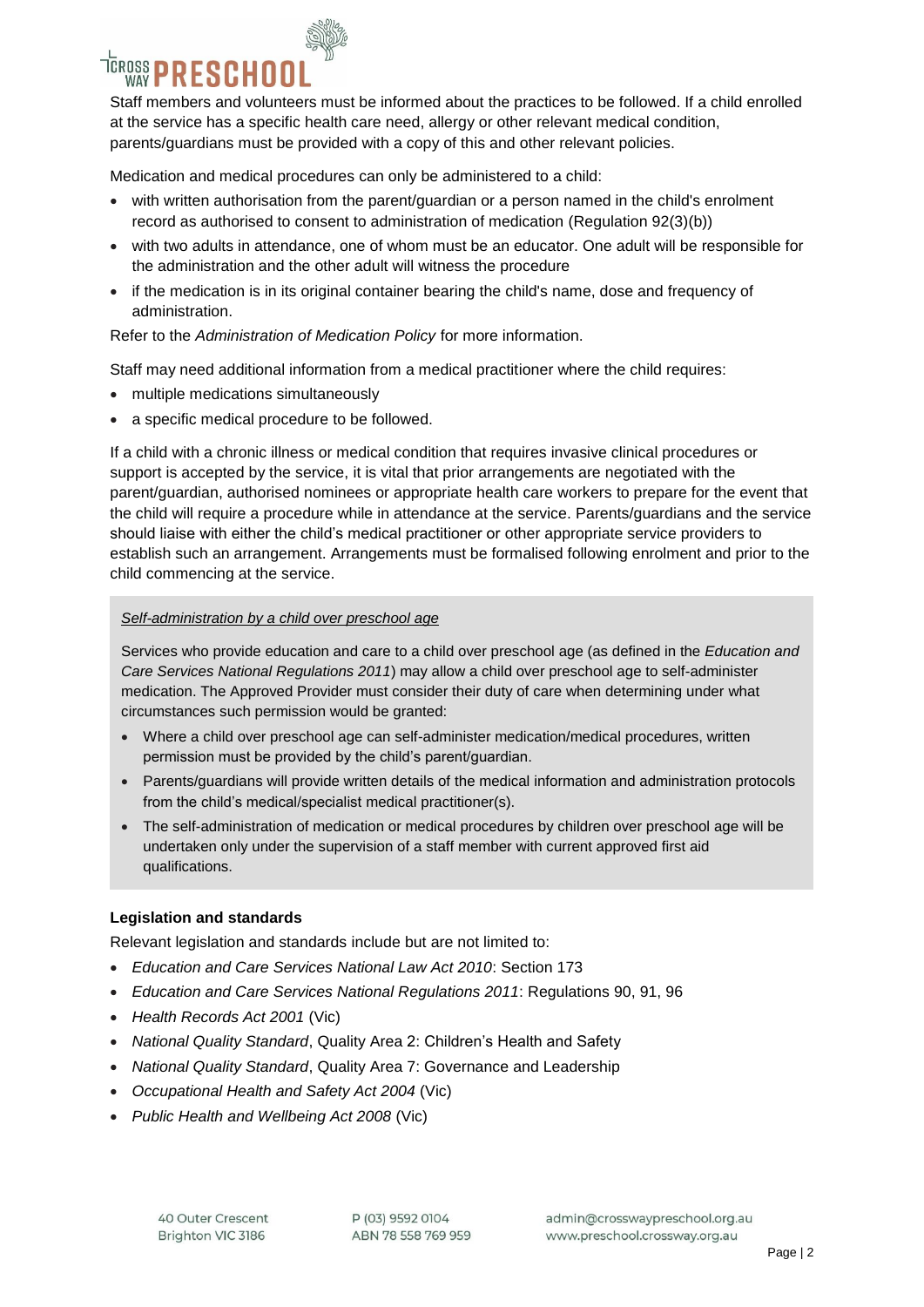

*Public Health and Wellbeing Regulations 2009* (Vic)

The most current amendments to listed legislation can be found at:

- Victorian Legislation Victorian Law Today:<http://www.legislation.vic.gov.au/>
- Commonwealth Legislation ComLaw:<http://www.comlaw.gov.au/>

## **4. DEFINITIONS**

The terms defined in this section relate specifically to this policy. For commonly used terms e.g. Approved Provider, Nominated Supervisor, Regulatory Authority etc. refer to the *General Definitions* section of this manual.

**Communication plan:** A plan that forms part of the policy and outlines how the service will communicate with parents/guardians and staff in relation to the policy. The communication plan also describes how parents/guardians and staff will be informed about risk minimisation plans and emergency procedures to be followed when a child diagnosed as at risk of any medical condition such as anaphylaxis is enrolled at the service.

**Hygiene:** The principle of maintaining health and the practices put in place to achieve this.

**Medical condition:** In accordance with the *Education and Care Services National Regulations 2011*, the term medical condition includes asthma, diabetes or a diagnosis that a child is at risk of anaphylaxis, and the management of such conditions.

**Medical management plan:** A document that has been prepared and signed by a doctor that describes symptoms, causes, clear instructions on action and treatment for the child's specific medical condition, and includes the child's name and a photograph of the child. An example of this is the Australasian Society of Clinical Immunology and Allergy (ASCIA) Action Plan.

**Risk minimisation:** The implementation of a range of strategies to reduce the risk of an adverse effect from the mismanagement of a specific medical condition at the service.

**Risk minimisation plan:** A service-specific plan that details each child's medical condition and identifies the risks of the medical condition and practical strategies to minimise those risks, and who is responsible for implementing the strategies. The risk minimisation plan should be developed by families of children with specific medical conditions that require medical management plans, in consultation with staff at the service upon enrolment or diagnosis of the condition.

### **5. SOURCES AND RELATED POLICIES**

#### **Sources**

- Staying Healthy: Preventing infectious diseases in early childhood education and care services (5<sup>th</sup>) edition, 2013) National Health and Medical Research Council: [https://www.nhmrc.gov.au/about](https://www.nhmrc.gov.au/about-us/publications/staying-healthy-preventing-infectious-diseases-early-childhood-education-and-care-services)[us/publications/staying-healthy-preventing-infectious-diseases-early-childhood-education-and-care](https://www.nhmrc.gov.au/about-us/publications/staying-healthy-preventing-infectious-diseases-early-childhood-education-and-care-services)[services](https://www.nhmrc.gov.au/about-us/publications/staying-healthy-preventing-infectious-diseases-early-childhood-education-and-care-services)
- *G*uide to the Education and Care Services National Law and the Education and Care Services National Regulations 2011, p 62: [http://files.acecqa.gov.au/files/National-Quality-Framework-](http://files.acecqa.gov.au/files/National-Quality-Framework-Resources-Kit/NQF-Resource-02-Guide-to-ECS-Law-Regs.pdf)[Resources-Kit/NQF-Resource-02-Guide-to-ECS-Law-Regs.pdf](http://files.acecqa.gov.au/files/National-Quality-Framework-Resources-Kit/NQF-Resource-02-Guide-to-ECS-Law-Regs.pdf)
- Ambulance Victoria: How to call card: [https://www.ambulance.vic.gov.au/wp](https://www.ambulance.vic.gov.au/wp-content/uploads/2019/08/How-To-Call-Card.pdf)[content/uploads/2019/08/How-To-Call-Card.pdf](https://www.ambulance.vic.gov.au/wp-content/uploads/2019/08/How-To-Call-Card.pdf)

#### **Service policies**

- *Administration of First Aid Policy*
- *Administration of Medication Policy*
- *Anaphylaxis Policy*

40 Outer Crescent Brighton VIC 3186

P (03) 9592 0104 ABN 78 558 769 959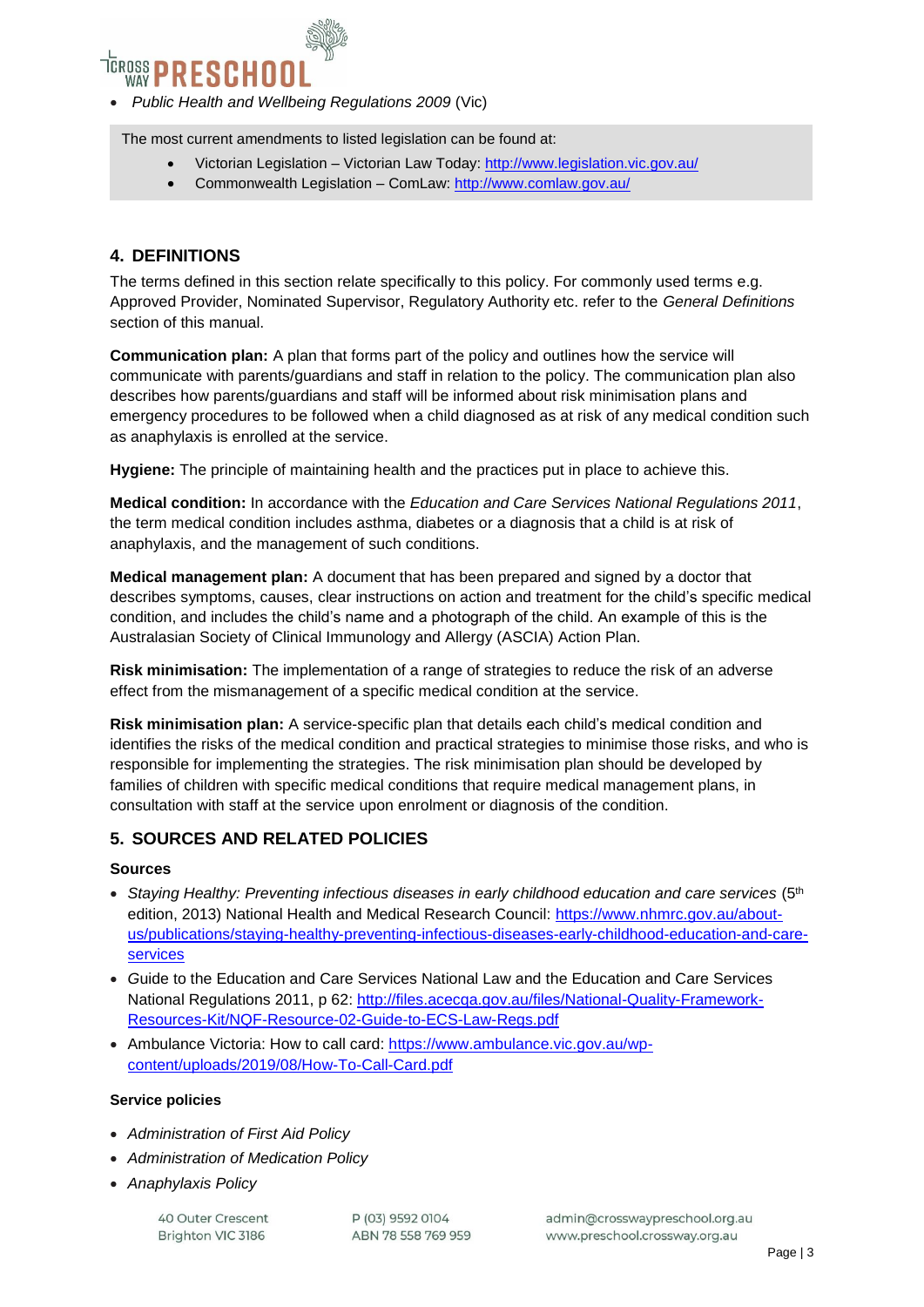# <sup>TEROSS</sup> PRESCHOO

- *Asthma Policy*
- *Dealing with Infectious Diseases Policy*
- *Diabetes Policy*
- *Epilepsy Policy*
- *Incident, Injury, Trauma and Illness Policy*
- *Privacy and Confidentiality Policy*
- *Supervision of Children Policy*

## **PROCEDURES**

#### **The Approved Provider or Persons with Management and Control is responsible for:**

- ensuring that all staff and volunteers are provided with a copy of this policy and have a clear understanding of the procedures and practices outlined within
- developing and implementing a communication plan and encouraging ongoing communication between parents/guardians and staff regarding the current status of the child's specific health care need, allergy or other relevant medical condition, this policy and its implementation
- ensuring educators/staff receive regular training in managing the specific health care needs of children at the service including asthma, anaphylaxis, diabetes, epilepsy and other medical conditions. This includes training in the management of specific procedures that are required to be carried out for the child's wellbeing
- ensuring at least one educator/staff member who has current accredited training in emergency management requirements for specific medical conditions is in attendance and immediately available at all times that children are being educated and cared for by the service
- establishing robust induction procedures that include the provision of information regarding the implementation of the practices outlined in this policy
- ensuring families and educators/staff understand and acknowledge each other's responsibilities under these guidelines
- ensuring families provide information on their child's health, medications, allergies, their medical practitioner's name, address and phone number, emergency contact names and phone numbers, and a medical management plan signed by their medical practitioner, following enrolment and prior to the child commencing at the service
- ensuring that a risk minimisation plan is developed for each child with specific medical conditions on enrolment or upon diagnosis, and that the plan is reviewed at least annually
- ensuring that parents/guardians who are enrolling a child with specific health care needs are provided with a copy of this and other relevant service policies
- following appropriate reporting procedures set out in the *Incident, Injury, Trauma and Illness Policy* in the event that a child is ill or is involved in a medical emergency or an incident at the service that results in injury or trauma.

#### **The Nominated Supervisor or Persons in Day-to-day Charge is responsible for:**

- implementing this policy at the service and ensuring that all educators/staff follow the policy and procedures set out within
- informing the Approved Provider of any issues that impact on the implementation of this policy
- ensuring that the *AV How to Call Card* (refer to *Sources*) is displayed near all telephones
- identifying specific training needs of educators/staff who work with children diagnosed with a medical condition, and ensuring, in consultation with the Approved Provider, that educators/staff access appropriate training
- ensuring children do not swap or share food, food utensils or food containers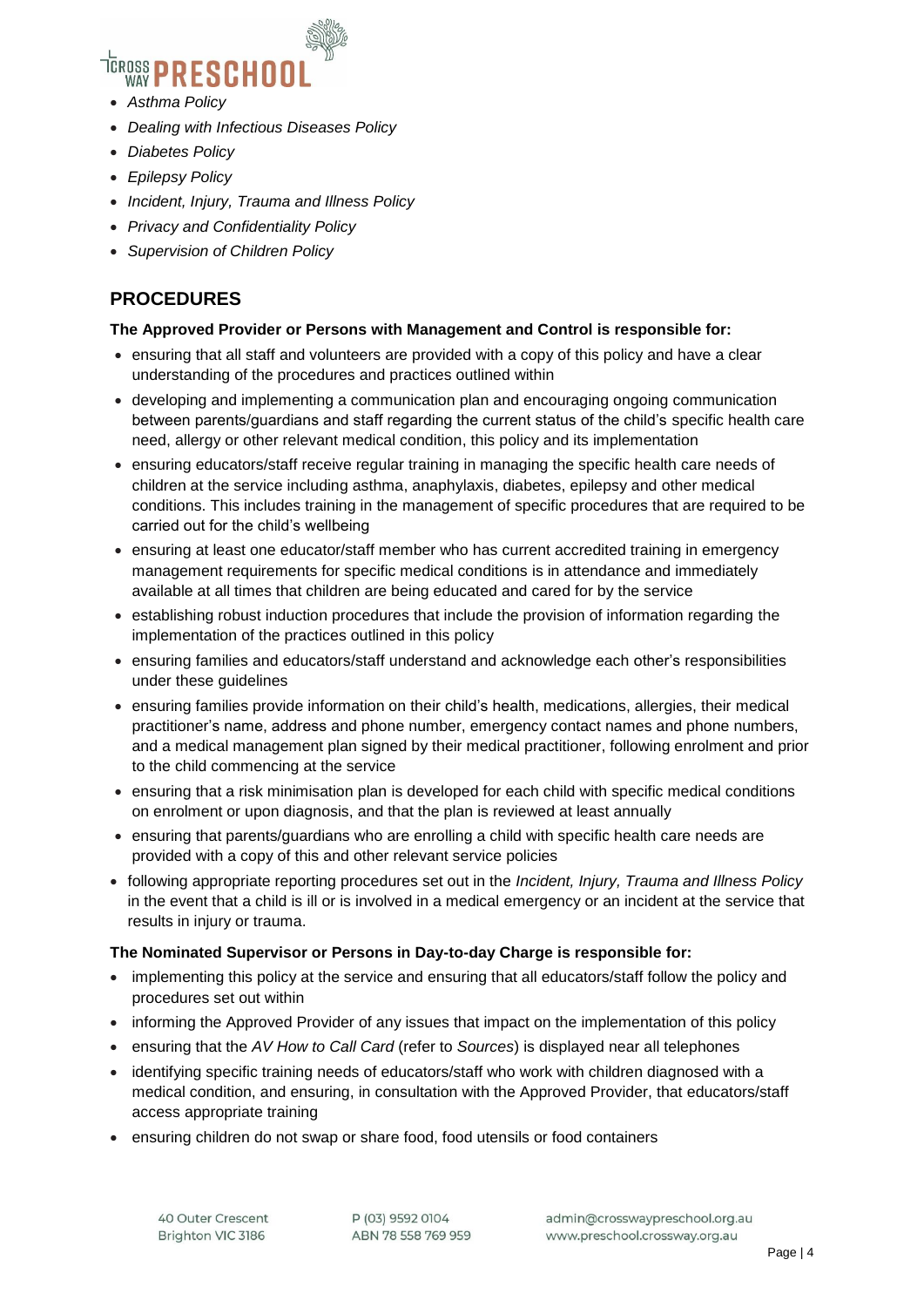

- ensuring food preparation, food service and relief staff are informed of children and staff who have specific medical conditions or food allergies, the type of condition or allergies they have, and the service's procedures for dealing with emergencies involving allergies and anaphylaxis
- ensuring a copy of the child's medical management plan is visible and known to staff in the service. Prior to displaying the medical management plan, the Nominated Supervisor must explain to parents/guardians the need to display the plan for the purpose of the child's safety and obtain their consent (refer to *Privacy and Confidentiality Policy*)
- ensuring educators and other staff follow each child's risk minimisation plan and medical management plan
- ensuring opportunities for a child to participate in any activity, exercise or excursion that is appropriate and in accordance with their risk minimisation plan
- providing information to the community about resources and support for managing specific medical conditions while respecting the privacy of families enrolled at the service
- administering medications as required, in accordance with the procedures outlined in the *Administration of Medication Policy*
- maintaining ongoing communication between educators/staff and parents/guardians in accordance with the strategies identified in the communication plan, to ensure current information is shared about specific medical conditions within the service.

#### **Educators and other staff are responsible for:**

- ensuring that children do not swap or share food, food utensils or food containers
- communicating any relevant information provided by parents/guardians regarding their child's medical condition to the Nominated Supervisor to ensure all information held by the service is current
- undertaking relevant training to assist with the management of specific medical conditions of children at the service
- being aware of individual requirements of children with specific medical conditions and following their risk minimisation plan and medical management plan
- monitoring signs and symptoms of specific medical conditions and communicating any concerns to the Nominated Supervisor
- adequately supervising all children, including those with specific medical conditions
- informing the Nominated Supervisor of any issues that impact on the implementation of this policy.

#### **Parents/guardians are responsible for:**

- informing the service of their child's medical conditions, if any, and informing the service of any specific requirements that their child may have in relation to their medical condition
- developing a risk minimisation plan with the Nominated Supervisor and/or other relevant staff members at the service
- providing a medical management plan signed by a medical practitioner, either on enrolment or immediately upon diagnosis of an ongoing medical condition. This medical management plan must include a current photo of the child and must clearly outline procedures to be followed by educators/staff in the event of an incident relating to the child's specific health care needs
- notifying the Nominated Supervisor of any changes to the status of their child's medical condition and providing a new medical management plan in accordance with these changes
- informing the Nominated Supervisor of any issues that impact on the implementation of this policy by the service.

#### **Volunteers and students, while at the service, are responsible for following this policy and its procedures.**